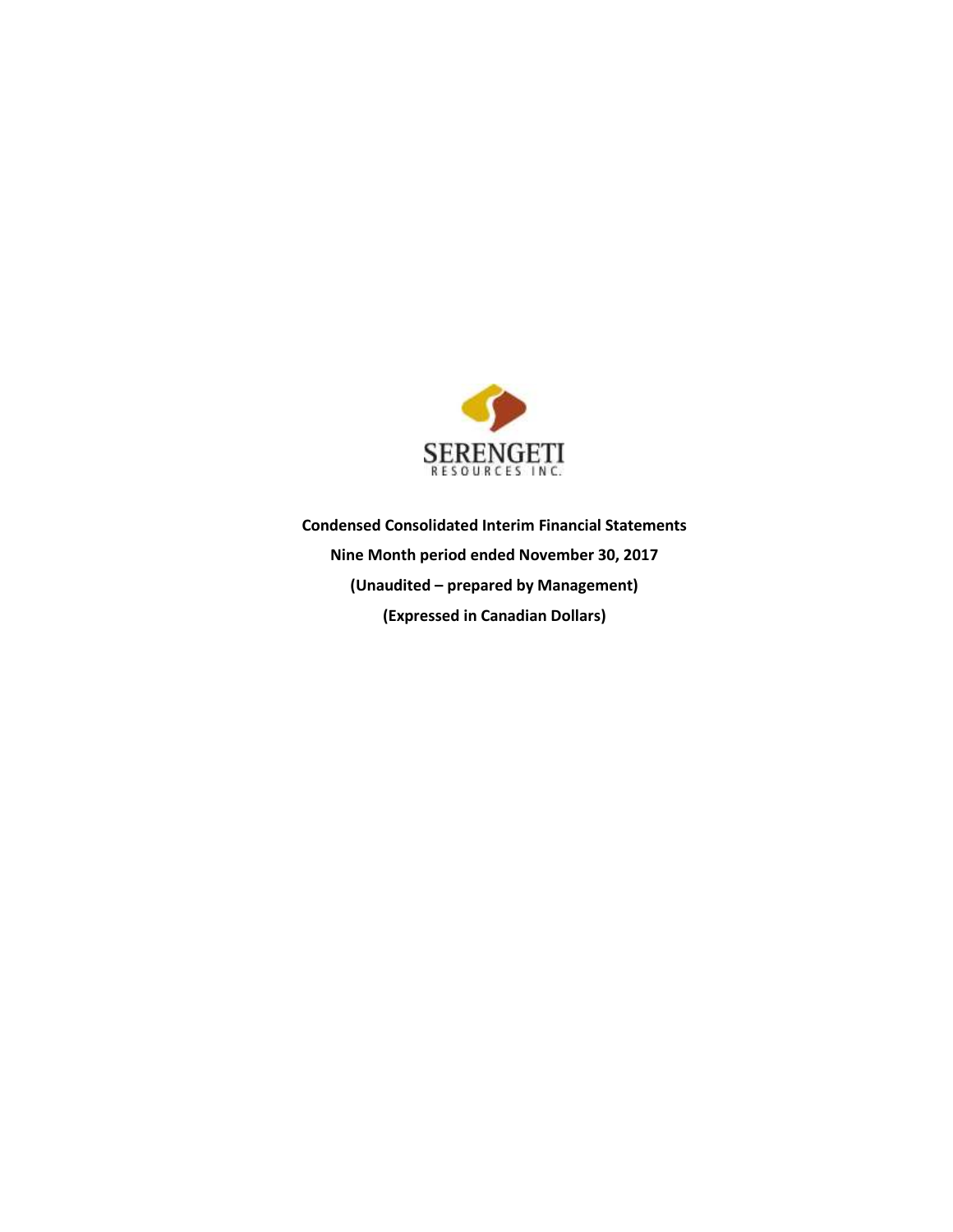*Condensed Consolidated Unaudited Interim Financial Statements* 

*In accordance with National Instruments 51-102 released by the Canadian Securities Administrators, the Company discloses that its auditors have not reviewed the condensed consolidated interim unaudited financial statements for the nine-month period ended November 30, 2017.*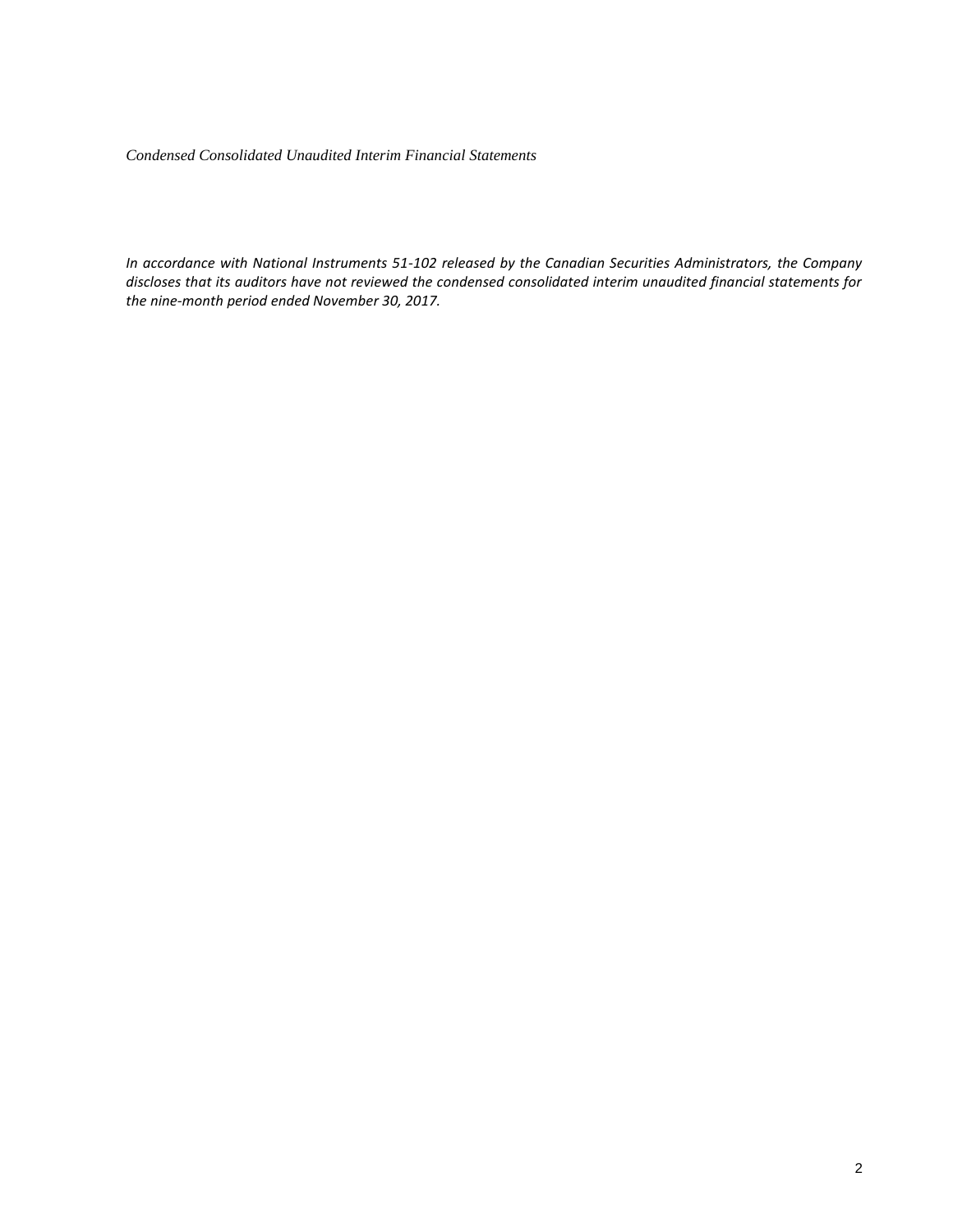|                                            | <b>Notes</b>   | November 30,<br>2017 |                |    | February 28,<br>2017 |
|--------------------------------------------|----------------|----------------------|----------------|----|----------------------|
| <b>ASSETS</b>                              |                |                      |                |    |                      |
| <b>Current assets</b>                      |                |                      |                |    |                      |
| Cash and cash equivalents                  | 3              | \$                   | 248,035        | \$ | 406,451              |
| Receivables                                | 4              |                      | 497,336        |    | 7,982                |
| Prepaid expenses                           |                |                      | 15,686         |    | 14,893               |
|                                            |                |                      | 761,057        |    | 429,326              |
| <b>Non-current assets</b>                  |                |                      |                |    |                      |
| Equipment                                  |                |                      | 2,417          |    | 3,119                |
| Investment in joint venture                | 5              |                      | 15,228,571     |    |                      |
| Exploration and evaluation assets          | 6              |                      | 2,455,455      |    | 19,034,436           |
| <b>Reclamation deposits</b>                | $\overline{7}$ |                      | 94,284         |    | 73,024               |
|                                            |                |                      | 17,780,727     |    | 19,110,579           |
| <b>TOTAL ASSETS</b>                        |                | Ś                    | 18,541,784     | Ś. | 19,539,905           |
| <b>LIABILITIES</b>                         |                |                      |                |    |                      |
| <b>Current liabilities</b>                 |                |                      |                |    |                      |
| Trade payables and accrued liabilities     | 8,10           | \$                   | 222,227        | \$ | 72,264               |
| Short-term debt - notes payable            |                |                      |                |    | 57,300               |
|                                            |                |                      | 222,227        |    | 129,564              |
| <b>TOTAL LIABILITIES</b>                   |                |                      | 222,227        |    | 129,564              |
|                                            |                |                      |                |    |                      |
| <b>SHAREHOLDERS' EQUITY</b>                |                |                      |                |    |                      |
| Share capital                              | 9              |                      | 40,692,096     |    | 39,361,430           |
| Warrants                                   | 9              |                      | 175,345        |    | 221,959              |
| Reserves                                   |                |                      | 7,843,080      |    | 7,836,634            |
| Deficit                                    |                |                      | (30, 390, 964) |    | (28,009,682)         |
| <b>TOTAL SHAREHOLDERS' EQUITY</b>          |                |                      | 18,319,557     |    | 19,410,341           |
| <b>TOTAL LIABILITIES AND SHAREHOLDERS'</b> |                |                      |                |    |                      |
| <b>EQUITY</b>                              |                | \$                   | 18,541,784     | \$ | 19,539,905           |

Nature of operations and going concern (Note 1)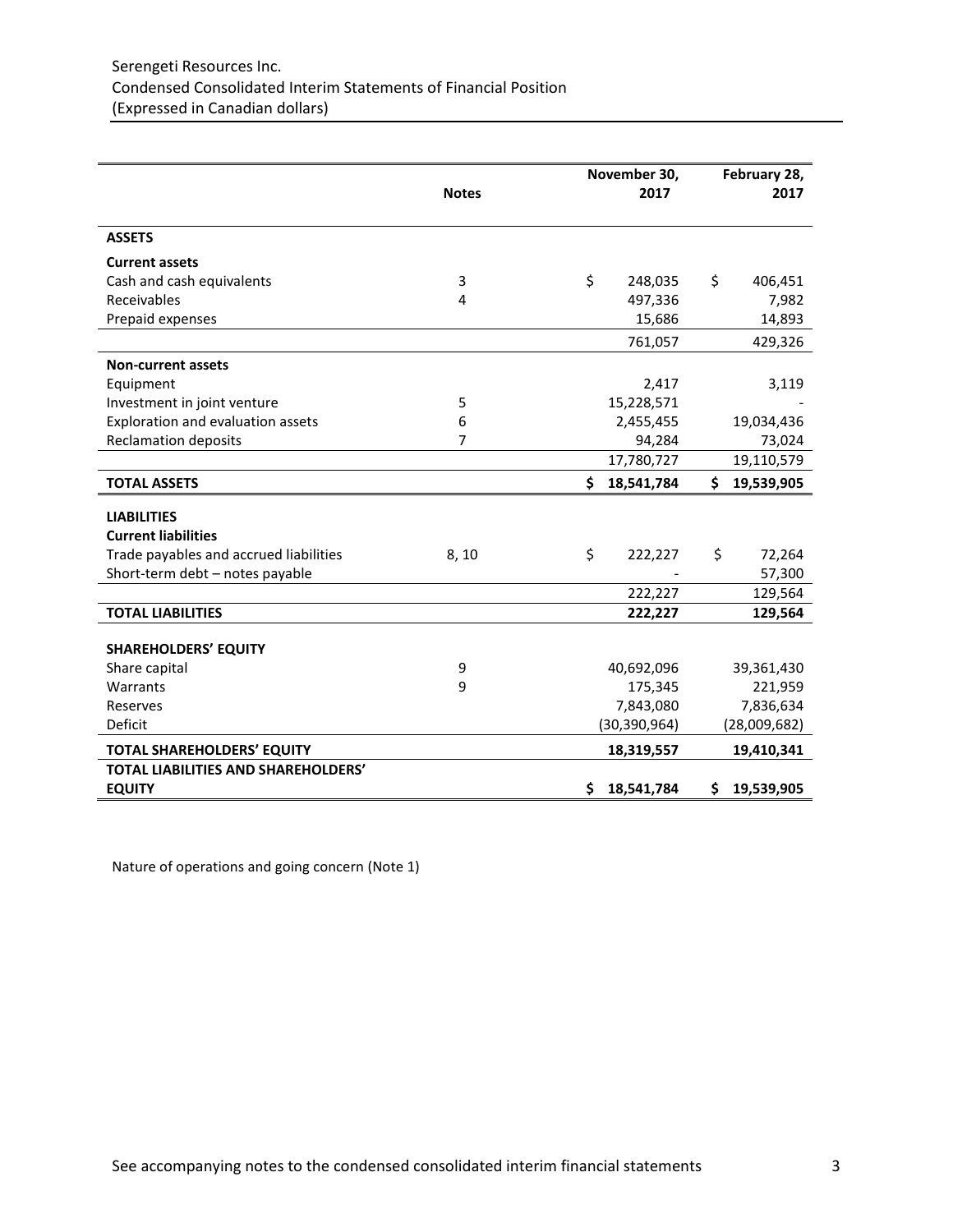# Serengeti Resources Inc. Condensed Consolidated Interim Statements of Loss and Comprehensive Loss (Expressed in Canadian dollars)

|                                                         |             |                          | Three month period ended |    |                  | Nine month period ended |
|---------------------------------------------------------|-------------|--------------------------|--------------------------|----|------------------|-------------------------|
|                                                         |             | November 30,             | November 30,             |    | November 30,     | November 30,            |
|                                                         | <b>Note</b> | 2017                     | 2016                     |    | 2017             | 2016                    |
| <b>Expenses</b>                                         |             |                          |                          |    |                  |                         |
| Consulting                                              |             | \$<br>28.427 \$          | 13,372                   | Ś  | 94.535 \$        | 53,932                  |
| Conventions and tradeshows                              |             | 4,809                    | 24,752                   |    | 16,149           | 30,339                  |
| Corporate development                                   |             | 102,034                  | 767                      |    | 102,034          | 41,897                  |
| Depreciation                                            |             | 234                      | 334                      |    | 702              | 1,002                   |
| Investor relations                                      |             | 14,277                   | 18,288                   |    | 45,043           | 47,924                  |
| Management fees                                         |             | 39,793                   | 32,200                   |    | 116,355          | 88,550                  |
| Office and miscellaneous                                |             | 18,803                   | 16,065                   |    | 55,845           | 50,816                  |
| Professional fees                                       |             | 42,714                   | 7.017                    |    | 78,937           | 25,762                  |
| Project investigation costs                             |             | 1,890                    | 3,906                    |    | 2,515            | 5,942                   |
| Share-based payments                                    | 9           | 10,393                   |                          |    | 10,393           | 46,583                  |
| Transfer agent and filing fees                          |             | 5,909                    | 6,127                    |    | 18,352           | 19,081                  |
| Wages and salaries                                      |             | 2,431                    |                          |    | 2,431            |                         |
|                                                         |             | (271, 714)               | (122, 828)               |    | (543, 291)       | (411, 828)              |
| Interest income                                         |             | 1,280                    | 1,093                    |    | 3,919            | 1,093                   |
| Impairment                                              | 5           | (1,841,910)              |                          |    | (1,841,910)      |                         |
| Share of joint venture profit (loss)                    | 5           |                          |                          |    | ٠                |                         |
| Net loss                                                |             | (2, 112, 344)            | (121, 735)               |    | (2,381,282)      | (410, 735)              |
| Loss and comprehensive loss for period                  |             | \$<br>$(2, 112, 344)$ \$ | (121, 735)               | \$ | $(2,381,282)$ \$ | (410, 735)              |
| Loss per share - basic and diluted                      |             | \$<br>$(0.02)$ \$        | (0.00)                   | \$ | $(0.03)$ \$      | (0.01)                  |
| Weighted average number of common shares<br>outstanding |             | 86,291,369               | 70,846,502               |    | 80,447,146       | 66,337,406              |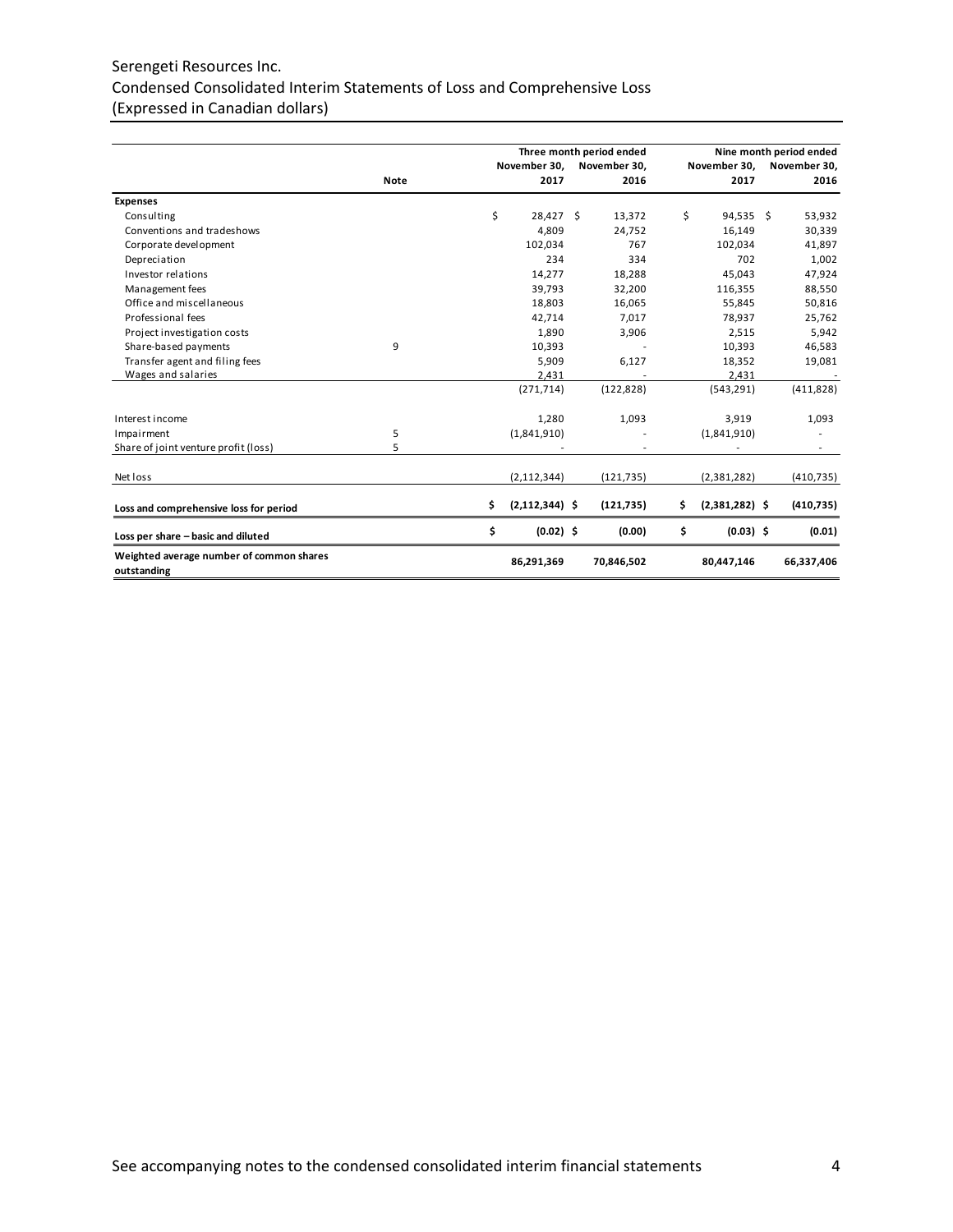# Serengeti Resources Inc. Condensed Consolidated Interim Statements of Changes in Shareholders' Equity (Expressed in Canadian dollars)

|                                                                | Share capital |      |            |          |           |     | Reserves     |                |                    |         |       |
|----------------------------------------------------------------|---------------|------|------------|----------|-----------|-----|--------------|----------------|--------------------|---------|-------|
|                                                                | Number of     |      |            |          |           |     | Share-based  |                |                    |         |       |
|                                                                | shares        |      | Amount     | Warrants |           |     |              |                | payment<br>reserve | Deficit | Total |
| Balance at February 29, 2016                                   | 63,120,821 \$ |      | 38,781,638 | \$       | 72,471    | \$. | 7,543,288 \$ | (27, 115, 258) | \$<br>19,282,139   |         |       |
| Shares issued for cash - private placement                     | 6,612,000     |      | 661,200    |          |           |     |              |                | 661,200            |         |       |
| Share issue costs - cash                                       |               |      | (37, 679)  |          | (11, 105) |     |              |                | (48, 784)          |         |       |
| Shares issued for cash - exercise of stock<br>options          | 125,000       |      | 6,250      |          |           |     |              |                | 6,250              |         |       |
| Shares issued for cash - exercise of warrants                  | 1,661,000     |      | 83,050     |          |           |     |              |                | 83,050             |         |       |
| Reallocation - fair market value of stock<br>options exercised |               |      | 3,902      |          |           |     | (3,902)      |                |                    |         |       |
| Reallocation - fair market value of warrants<br>exercised      |               |      | 10,014     |          | (10, 014) |     |              |                |                    |         |       |
| Warrants issued                                                |               |      | (150, 518) |          | 150,518   |     |              |                |                    |         |       |
| Fair value - finders warrants                                  |               |      |            |          | 20,089    |     |              |                | 20,089             |         |       |
| Share-based payments                                           |               |      |            |          |           |     | 46,583       |                | 46,583             |         |       |
| Net loss for the period                                        |               |      |            |          |           |     |              | (410, 735)     | (410, 735)         |         |       |
| Balance at November 30, 2016                                   | 71,518,821 \$ |      | 39,357,857 |          | \$221,959 | \$  | 7,585,969 \$ | (27, 525, 993) | \$<br>19,639,792   |         |       |
| Balance at February 28, 2017                                   | 71,543,821 \$ |      | 39,361,430 | \$       | 221,959   | \$. | 7,836,634 \$ | (28,009,682)   | \$<br>19,410,341   |         |       |
| Shares issued for cash - private placement                     | 5,502,000     |      | 825,300    |          |           |     |              |                | 825,300            |         |       |
| Share issue costs                                              |               |      | (29, 140)  |          |           |     |              |                | (29, 140)          |         |       |
| Shares issued for cash - exercise of stock<br>options          | 175,000       |      | 12,500     |          |           |     |              |                | 12,500             |         |       |
| Reallocation - fair market value of stock<br>options exercised |               |      | 3,947      |          |           |     | (3,947)      |                |                    |         |       |
| Shares issued for cash - exercise of warrants                  | 9,164,300     |      | 471,445    |          |           |     |              |                | 471,445            |         |       |
| Reallocation - fair market value of warrants<br>exercised      |               |      | 60,215     |          | (60, 215) |     |              |                |                    |         |       |
| Broker warrants issued                                         |               |      | (13,601)   |          | 13,601    |     |              |                |                    |         |       |
| Share-based payments                                           |               |      |            |          |           |     | 10,393       |                | 10,393             |         |       |
| Net loss for the period                                        |               |      |            |          |           |     |              | (2,381,282)    | (2,381,282)        |         |       |
| Balance at November 30, 2017                                   | 86,385,121    | - \$ | 40,692,096 |          | \$175,345 | \$  | 7,843,080 \$ | (30, 390, 964) | \$<br>18,319,557   |         |       |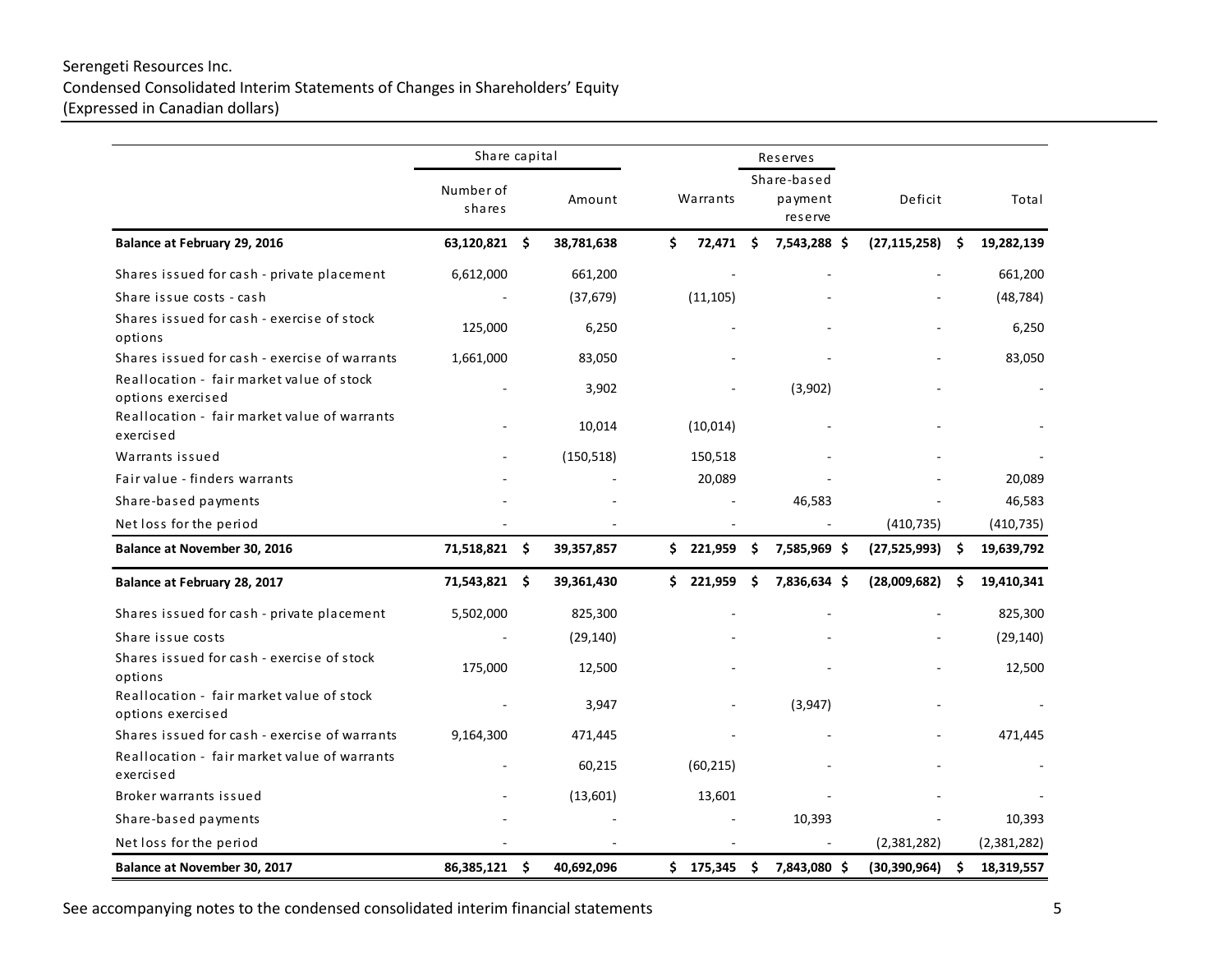# Serengeti Resources Inc. Condensed Consolidated Interim Statements of Cash Flows (Expressed in Canadian dollars)

|                                                  |                          | Three month period ended |                        | Nine month period ended |
|--------------------------------------------------|--------------------------|--------------------------|------------------------|-------------------------|
|                                                  | November 30,             | November 30,             | November 30,           | November 30,            |
|                                                  | 2017                     | 2016                     | 2017                   | 2016                    |
| <b>Operating activities</b>                      |                          |                          |                        |                         |
| Net loss for the period                          | \$<br>$(2, 112, 344)$ \$ | (121, 735)               | \$<br>$(2,381,282)$ \$ | (410, 735)              |
| Adjustments for non-cash items:                  |                          |                          |                        |                         |
| Depreciation                                     | 234                      | 334                      | 702                    | 1,002                   |
| Share-based payments                             | 10,393                   |                          | 10,393                 | 46,583                  |
| Impairment                                       | 1,841,910                |                          | 1,841,910              |                         |
| Changes in non-cash working capital items:       |                          |                          |                        |                         |
| Receivables                                      | (90, 545)                | (35, 759)                | (95,065)               | (65, 247)               |
| Prepaid expenses                                 | 5,882                    | (1,990)                  | (793)                  | (5,000)                 |
| Trade payables and accrued liabilities           | 114,382                  | (39, 336)                | 99,214                 | 24,684                  |
| Notes payable - accrual                          |                          |                          |                        | 36,000                  |
| Net cash flows used in operating activities      | (230, 088)               | (198, 486)               | (524, 921)             | (372, 713)              |
| <b>Investing activities</b>                      |                          |                          |                        |                         |
| Expenditures on exploration and evaluation       |                          |                          |                        |                         |
| assets                                           | (829, 129)               |                          | (1,013,968)            | (793, 970)              |
|                                                  |                          | (322, 480)               |                        |                         |
| Less: expenses recovered                         | 178,927                  | 14,144                   | 178,927                | 14,144                  |
| Recovery of exploration and evaluation           |                          |                          |                        |                         |
| property expenditure<br>Reclamation deposits     | 8,740                    |                          | (21, 260)              | 1,200,000               |
|                                                  |                          |                          |                        |                         |
| Net cash flows provided by investing activities  | (641, 462)               | (308, 336)               | (856, 301)             | 420,174                 |
| <b>Financing activities</b>                      |                          |                          |                        |                         |
| Proceeds on issuance of common shares (net of    |                          |                          |                        |                         |
| share issuance costs \$29,139 (2016 - \$28,694)) | 41,005                   | 83,050                   | 1,280,106              | 721,806                 |
| Shares issuable                                  | (6,750)                  |                          |                        |                         |
| Notes payable - repayments                       | $\overline{\phantom{a}}$ | $\sim$                   | (57, 300)              | (152, 321)              |
| Net cash flows provided by financing activities  | 34,255                   | 83,050                   | 1,222,806              | 569,485                 |
| Increase (decrease) in cash and cash             |                          |                          |                        |                         |
| equivalents                                      | (837, 295)               | (423, 772)               | (158, 416)             | 616,946                 |
| Cash and cash equivalents, beginning of period   | 1,085,330                | 1,186,887                | 406,451                | 146,169                 |
| Cash and cash equivalents, end of period         | \$<br>248,035 \$         | 763,115                  | \$<br>248,035 \$       | 763,115                 |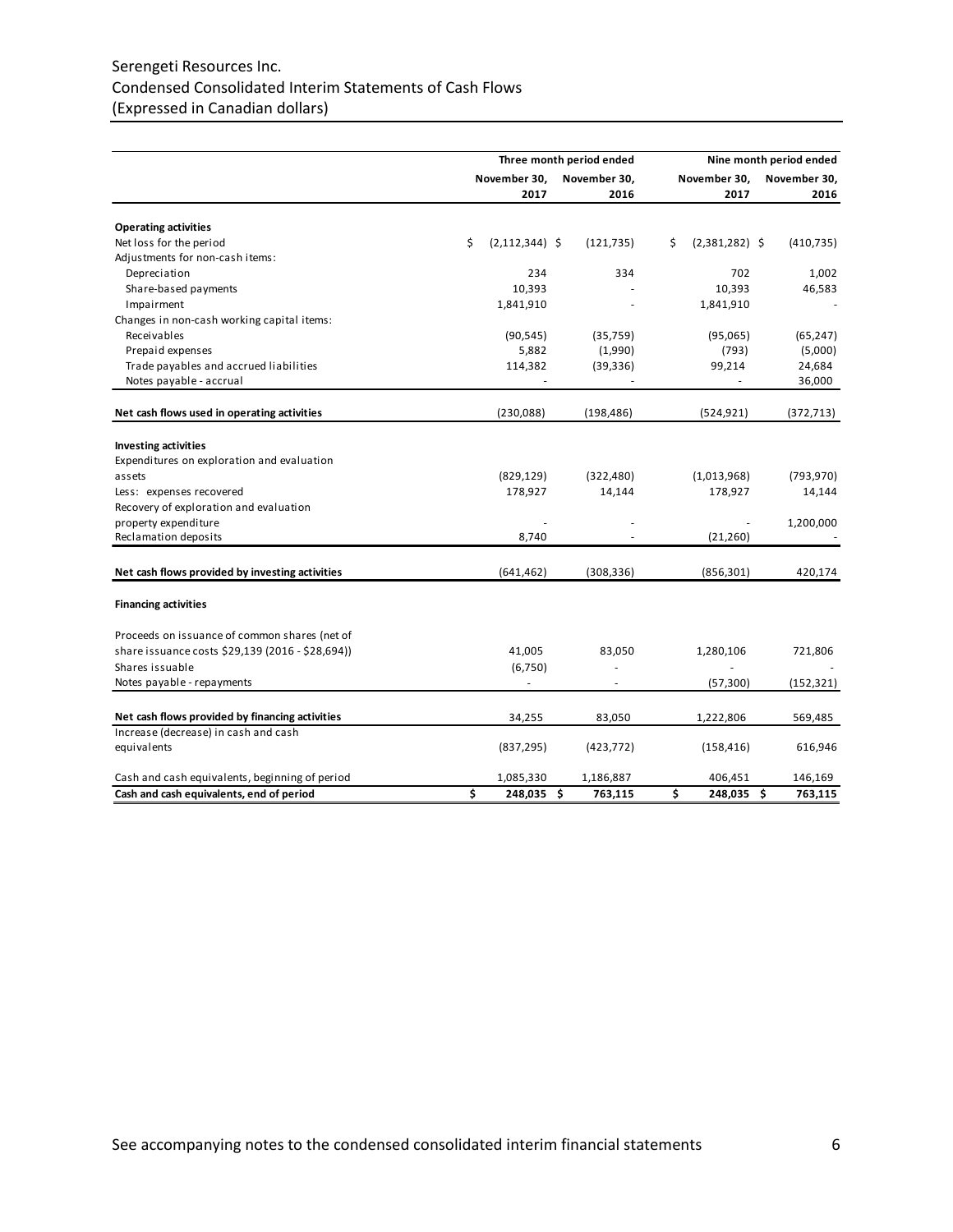### **1. Nature of operations and going concern**

Serengeti Resources Inc. (the "Company" or "Serengeti") was incorporated on March 5, 1973, under the laws of the province of British Columbia, Canada, and its principal activity is the acquisition and exploration of mineral properties in Canada. The Company's shares are traded on the TSX Venture Exchange ("TSX-V") under the symbol "SIR".

The head office and principal address of the Company is 800 West Pender Street, Suite 520, Vancouver, British Columbia, Canada, V6C 2V6. The Company's registered and records office address is 1185 West Georgia Street, Suite 1750, Vancouver, British Columbia, Canada, V6E 4E6.

### **2. Significant accounting policies and basis of preparation**

These condensed consolidated interim financial statements were authorized for issue by the directors of the Company on January 26, 2018.

### *Statement of compliance with International Financial Reporting Standards*

These condensed consolidated interim financial statements have been prepared in accordance with International Accounting Standard 34, Interim Financial Reporting ("IAS 34") using accounting policies consistent with International Financial Reporting Standards ("IFRS") as issued by the International Accounting Standards Board ("IASB") and interpretations of the International Financial Reporting Interpretations Committee ("IFRIC"). The accounting policies and methods of computation applied by the Company in these condensed consolidated interim financial statements are the same as those applied in the Company's annual financial statements as at and for the year ended February 28, 2017 with the exception of the new accounting policy adopted in the current period.

The condensed consolidated interim financial statements do not include all of the information and note disclosures required for full annual financial statements and should be read in conjunction with the Company's annual financial statements as at and for the year ended February 28, 2017.

#### *New accounting policy*

#### *Investments in joint ventures*

Joint ventures are joint arrangements whereby the parties that have joint control of the arrangement have rights to the net assets of the arrangement. Investments in joint ventures are accounted for using the equity method of accounting. Under the equity method, the investment is initially recognized at cost, and the carrying amount is increased or decreased to recognize the investor's share of the profit or loss of the investee after the date of acquisition.

If the ownership interest in a joint venture is reduced but significant influence is retained, only a proportionate share of the amounts previously recognized in other comprehensive income/(loss) is reclassified to profit or loss where appropriate.

The Company's share of post-acquisition profit or loss is recognized in the income statement, and its share of post-acquisition movements in other comprehensive income is recognized in other comprehensive income with a corresponding adjustment to the carrying amount of the investment. When the Company's share of losses in a joint venture equals or exceeds its interest in the joint venture, including any other unsecured receivables, the Company does not recognize further losses, unless it has incurred legal or constructive obligations or made payments on behalf of the joint venture.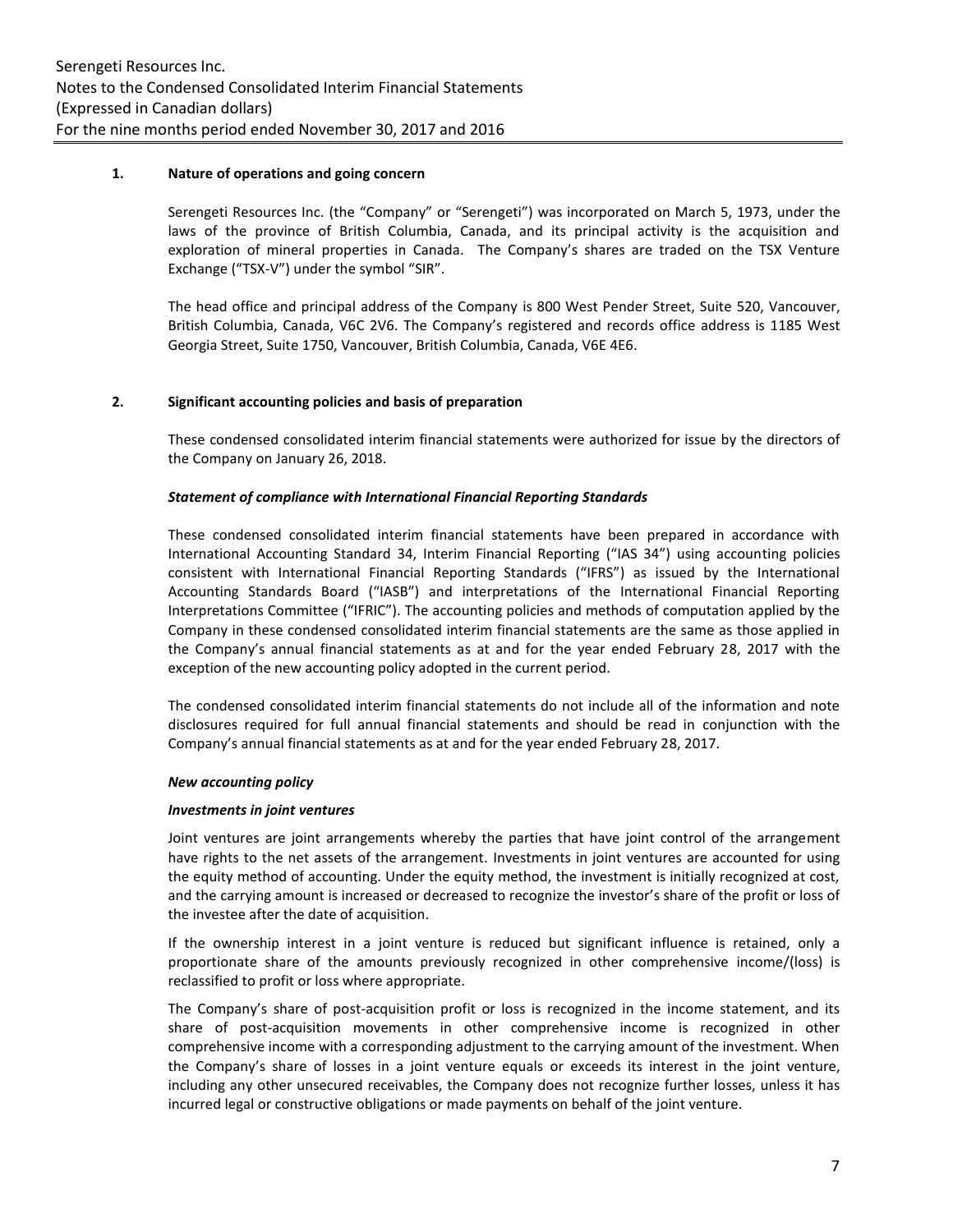### **2. Significant accounting policies and basis of preparation** (cont'd)

#### *Investments in joint ventures (cont'd)*

The Company determines at each reporting date whether there is any objective evidence that the investment in the joint venture is impaired. If this is the case, the Company calculates the amount of impairment as the difference between the recoverable amount of the joint venture and its carrying value and recognizes the amount adjacent to share of net loss of joint ventures in the statement of loss.

Profits and losses resulting from upstream and downstream transactions between the Company and its joint venture are recognized in the Company's financial statements only to the extent of the unrelated investor's interest in the joint venture. Unrealized losses are eliminated unless the transaction provides evidence of an impairment of the asset transferred. Accounting policies of joint ventures have been changed where necessary to ensure consistency with the policies adopted by the Company. Dilution gains and losses arising in investments in joint ventures are recognized in the statement of loss.

### **3. Cash and cash equivalents**

The components of cash and cash equivalents are as follows:

|                                    | November 30, | February 28, |
|------------------------------------|--------------|--------------|
|                                    | 2017         | 2017         |
| Cash at bank                       | $17,535$ \$  | 6.451        |
| Guaranteed investment certificates | 230,500      | 400,000      |
|                                    | 248,035      | 406,451      |

#### **4. Receivables**

|                                                  | November 30, | February 28, |
|--------------------------------------------------|--------------|--------------|
|                                                  | 2017         | 2017         |
| Exploration tax credit receivable                | 276,600      |              |
| Exploration costs recoverable from joint venture | 138,871      |              |
| HST / GST receivable                             | 54,529       | 7,982        |
| Other receivables                                | 27,336       |              |
|                                                  | 497.336      | 7.982        |

#### **5. Investment in joint venture – Kwanika Copper Corporation**

On November 24, 2017, Serengeti completed a transaction whereby Serengeti, POSCO DAEWOO Corporation ("PDC") and Kwanika Copper Corporation ("KCC") (formerly known as Daewoo Minerals Canada Corporation) signed a definitive joint venture agreement (the "JVA") for the exploration and development of the Kwanika property (the "Project"). Pursuant to the JVA, the respective interests of Serengeti and PDC in the Project have been transferred to KCC, which will serve as the vehicle for the joint venture.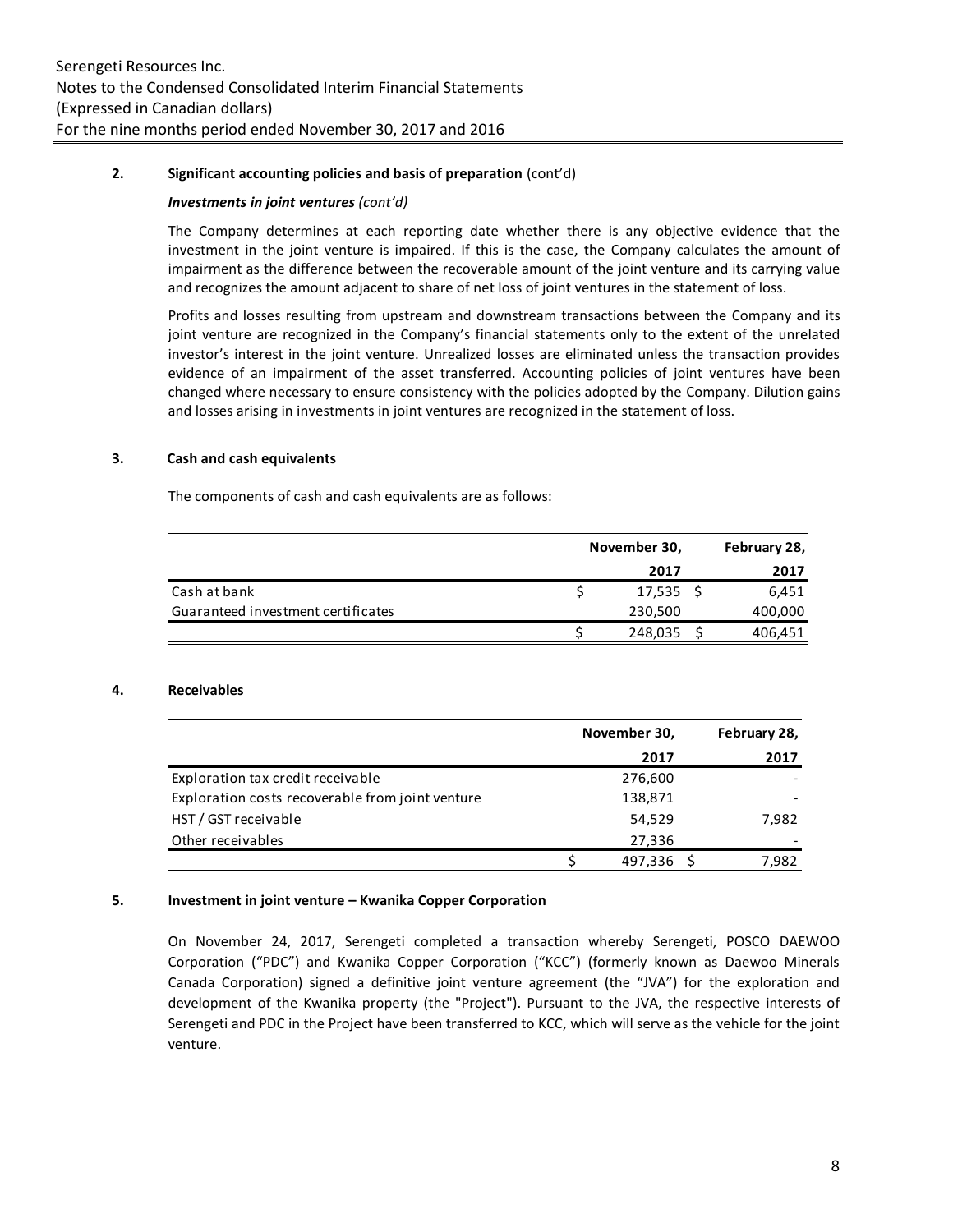### **5. Investment in joint venture - Kwanika Copper Corporation** (cont'd)

PDC has contributed a total of \$8,200,000 in cash (including the \$1,200,000 previously funded) and holds 8,200,000 million common shares of KCC (representing 35% of the total issued shares of KCC). Serengeti has contributed its 95% ownership of the Kwanika property, in exchange for 15,228,571 common shares of KCC (representing 65% of the total issued shares of KCC).

Serengeti will remain as project operator so long as it maintains a majority interest, and will receive a 10% operator's fee on expenditures including a fee of \$700,000 to be paid immediately as the first disbursement from the Project funding. In addition to maintaining its Project interest, Serengeti will be granted a 1% NSR royalty if its Project interest is diluted below 50% and an additional 0.5% NSR royalty if its interest is diluted below 33 ⅓ percent, subject to partial buyback provisions to DMC. DMC will have certain concentrate offtake rights from production on the project, subject to Serengeti's ability to enter into separate streaming arrangements.

Based on the valuation assigned to the Kwanika property in the JVA, Serengeti has recorded an impairment of \$1,841,910 on the property prior to its transfer to KCC.

|  | Summarized statement of financial position - Kwanika Copper Corporation |  |
|--|-------------------------------------------------------------------------|--|
|--|-------------------------------------------------------------------------|--|

|                                             | November 30, 2017<br>(unaudited) |                         |  |  |
|---------------------------------------------|----------------------------------|-------------------------|--|--|
| Current assets                              | \$                               |                         |  |  |
| Non-current assets                          |                                  | 7,010,999<br>16,571,178 |  |  |
|                                             |                                  |                         |  |  |
| <b>Total assets</b>                         | \$                               | 23,582,177              |  |  |
|                                             |                                  |                         |  |  |
| Current liabilities                         | Ŝ.                               | 148,701                 |  |  |
| Shareholders' equity                        |                                  |                         |  |  |
| Common shares                               |                                  |                         |  |  |
| Serengeti Resources Inc. - to balance sheet |                                  | 15,228,571              |  |  |
| Daewoo Minerals Canada Corporation          |                                  | 8,200,000               |  |  |
| Reserves                                    |                                  | 4,905                   |  |  |
| Total shareholders' equity                  |                                  | 23,433,476              |  |  |
| <b>Total Equity and Liabilities</b>         | \$                               | 23,582,177              |  |  |

For the period ended November 30, 2017, the joint venture loss was \$nil as was Serengeti's share thereof.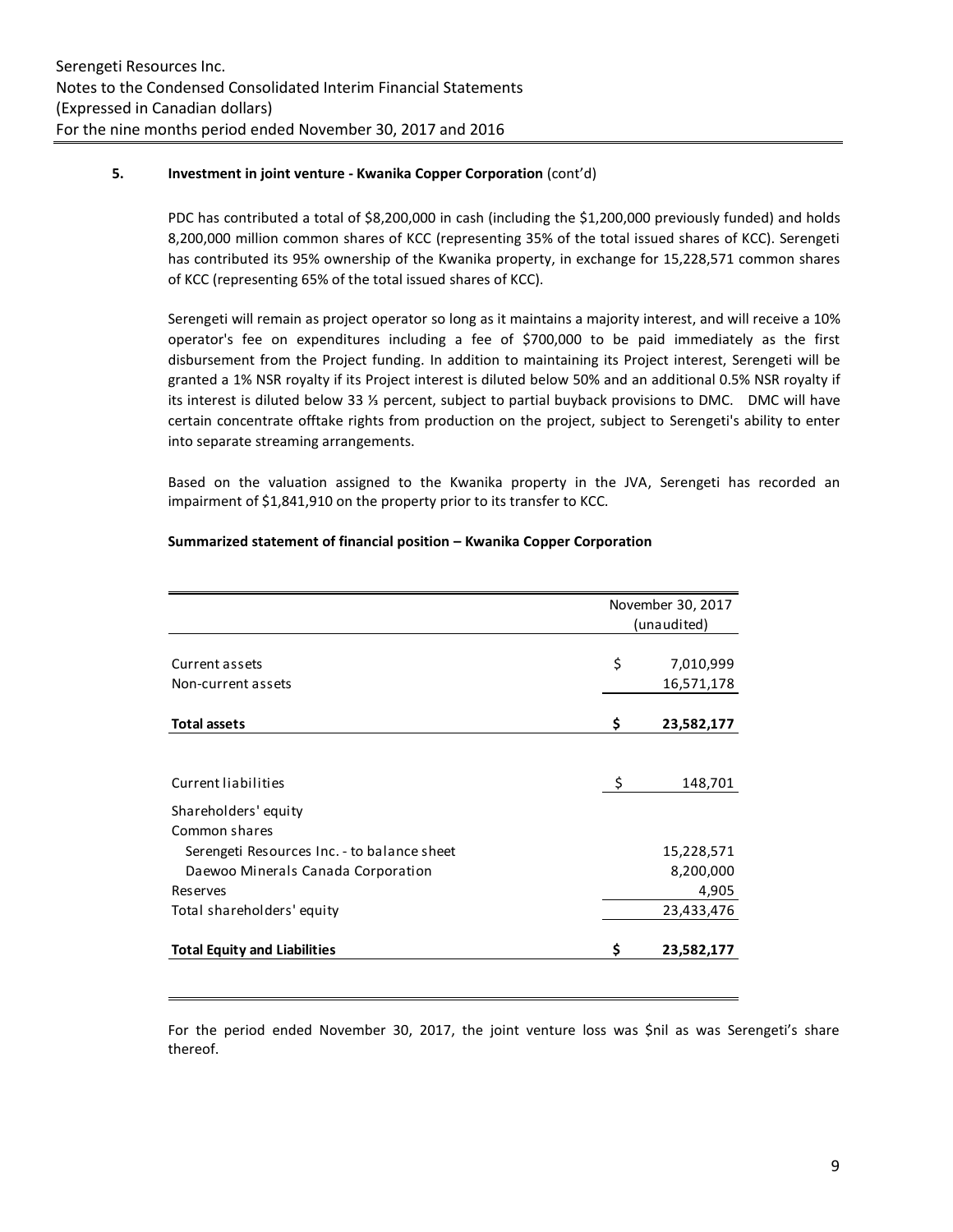### **6. Exploration and evaluation assets**

The following is a description of the Company's exploration and evaluation assets and the related expenditures incurred for the nine months ended November 30, 2017:

|                                                           | Kwanika                        |        | <b>Milligan West</b> |    | Other          |     | <b>Total</b>            |
|-----------------------------------------------------------|--------------------------------|--------|----------------------|----|----------------|-----|-------------------------|
| <b>Property acquisition costs</b>                         |                                |        |                      |    |                |     |                         |
| Balance, beginning of period<br>Transfer to joint venture | \$<br>202,931 \$<br>(202, 931) |        | $43,111$ \$          |    | 777,756 \$     |     | 1,023,798<br>(202, 931) |
| Balance, end of period                                    | \$                             | $-$ \$ | $43,111$ \$          |    | 777,756 \$     |     | 820,867                 |
| <b>Exploration and evaluation costs</b>                   |                                |        |                      |    |                |     |                         |
| Balance, beginning of period                              | \$<br>17,041,057 \$            |        | $311,112$ \$         |    | 658,469 \$     |     | 18,010,638              |
| Costs incurred during period:                             |                                |        |                      |    |                |     |                         |
| Administration                                            | 54                             |        |                      |    | 393            |     | 447                     |
| Aircraft                                                  |                                |        | 2,792                |    | 81,716         |     | 84,508                  |
| Analysis                                                  |                                |        | 8,682                |    | 5,957          |     | 14,639                  |
| Camp and operations                                       | 21,397                         |        | 136,565              |    | 185,412        |     | 343,374                 |
| Consulting                                                | 20,647                         |        | 51,036               |    | 53,607         |     | 125,290                 |
| <b>Drilling</b>                                           |                                |        | 171,233              |    | 144,848        |     | 316,081                 |
| Geophysics                                                |                                |        |                      |    | 38,784         |     | 38,784                  |
| Resource Study/Engineering                                | 115,975                        |        |                      |    |                |     | 115,975                 |
| Software purchased                                        |                                |        | 262                  |    |                |     | 262                     |
| Travel and accommodation                                  | 1,608                          |        | 13,048               |    | 10,700         |     | 25,356                  |
|                                                           | 159,681                        |        | 383,618              |    | 521,417        |     | 1,064,716               |
| Recovery of costs during period:                          |                                |        |                      |    |                |     |                         |
| <b>Exploration tax credits</b>                            | (215, 499)                     |        | (17, 437)            |    | (43, 664)      |     | (276, 600)              |
| Cost recoveries                                           | (117, 689)                     |        | (178, 927)           |    |                |     | (296, 616)              |
|                                                           | (333, 188)                     |        | (196, 364)           |    | (43, 664)      |     | (573, 216)              |
| Impairment                                                | (1,841,910)                    |        |                      |    |                |     | (1,841,910)             |
| Transfer to joint venture                                 | (15,025,640)                   |        |                      |    |                |     | (15,025,640)            |
| Balance, end of period                                    | \$                             | $-5$   | 498,366 \$           |    | $1,136,222$ \$ |     | 1,634,588               |
| Total                                                     | \$                             | \$     | 541,477              | Ŝ. | 1,913,978      | - S | 2,455,455               |

#### a) Kwanika

 $\mathcal{L}_{\mathcal{A}}$ 

The Kwanika property was originally acquired by staking. It is located in the northern portion of the Quesnel Trough, British Columbia.

 $\sim$ 

 $\sim$ 

On April 6, 2016, the Company closed a transaction with Daewoo Minerals Canada Corp. ("DMC"), a 100% owned Canadian subsidiary of PDC, whereby DMC may earn up to a 35% interest in Serengeti's Kwanika copper-gold project and four adjacent properties by providing funding of \$8,200,000. DMC funded \$1,200,000 in the first year and earned a 5% interest in the Kwanika project, of which \$800,000 was dedicated to project expenditures and \$400,000 was paid directly to Serengeti as an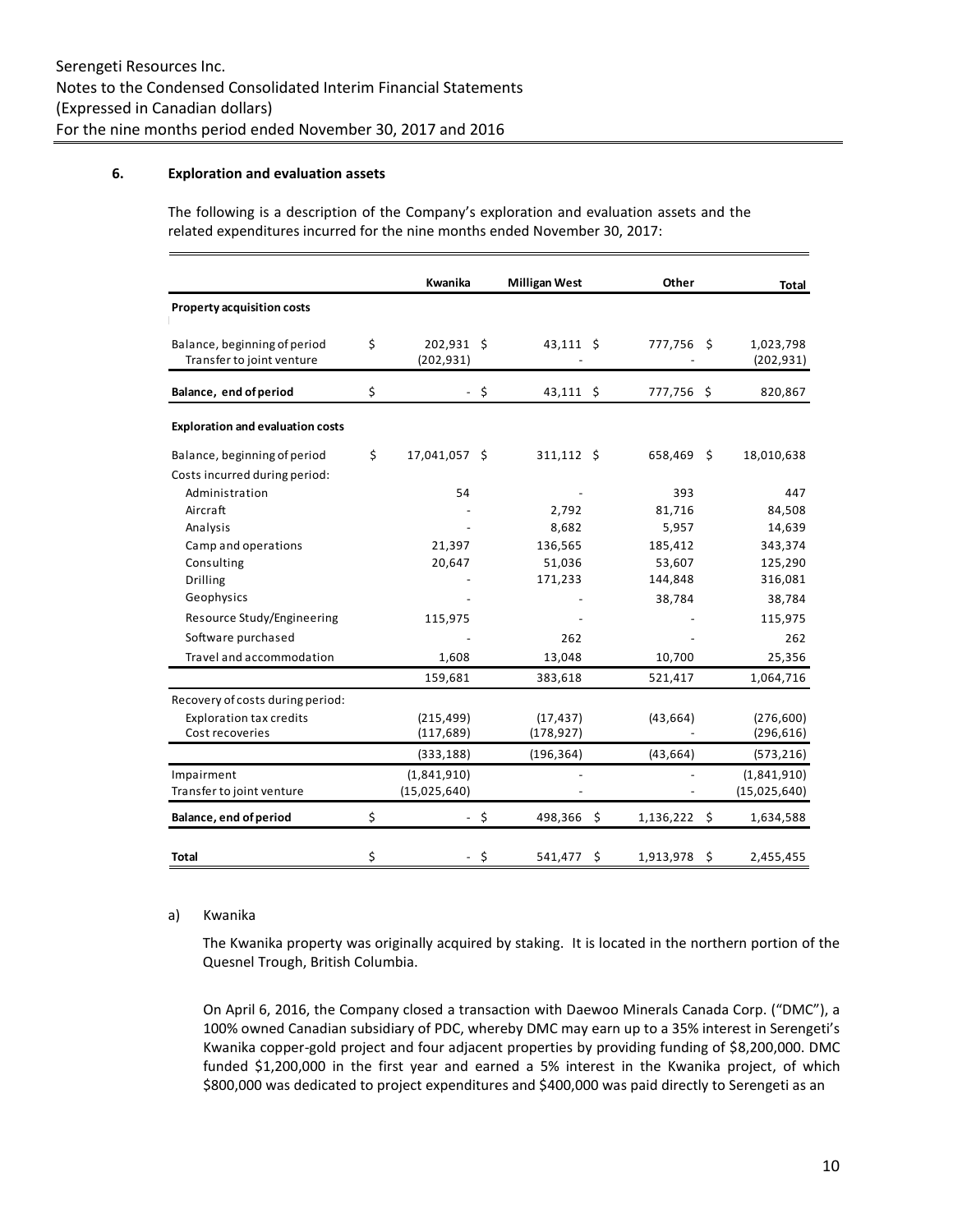### **6. Exploration and evaluation assets** (cont'd)

operator's fee. This latter payment was treated as a recovery of costs previously incurred by Serengeti on the Kwanika project.

On November 24, 2017, Serengeti completed a joint venture transaction for the exploration and development of the Kwanika project. Pursuant to this transaction, the respective interests of Serengeti and DMC in the Kwanika project have been transferred to KCC, which will serve as the vehicle for the joint venture. (See Note 5).

b) Milligan West

The Company owns a 56.3% interest in the Milligan West property in joint venture with Fjordland Exploration Inc. an arms-length company also listed on the TSX-V.

c) Other B.C. Properties

The Company owns a 100% interest in eight other properties.

All of the Company's current mineral properties are located in British Columbia.

### **7. Reclamation deposits**

The Company has posted bonds and investment certificates to provide for certain potential reclamation liabilities as agreed with the Province of BC – Ministry of Energy, Mines and Petroleum Resources.

|                              | November 30, | February 28, |
|------------------------------|--------------|--------------|
|                              | 2017         | 2017         |
| Balance, beginning of period | 73.024       | 73,024       |
| Addition                     | 21.260       |              |
| Balance, end of period       | 94,284       | 73,024       |

### **8. Trade payables and accrued liabilities**

|                                          | November 30, | February 28, |
|------------------------------------------|--------------|--------------|
|                                          | 2017         | 2017         |
| Trade payables                           | 204,341 \$   | 34,810       |
| Amounts due to related parties (Note 10) | 5,386        | 7,454        |
| Accrued liabilities                      | 12,500       | 30,000       |
|                                          | 222.227      | 72,264       |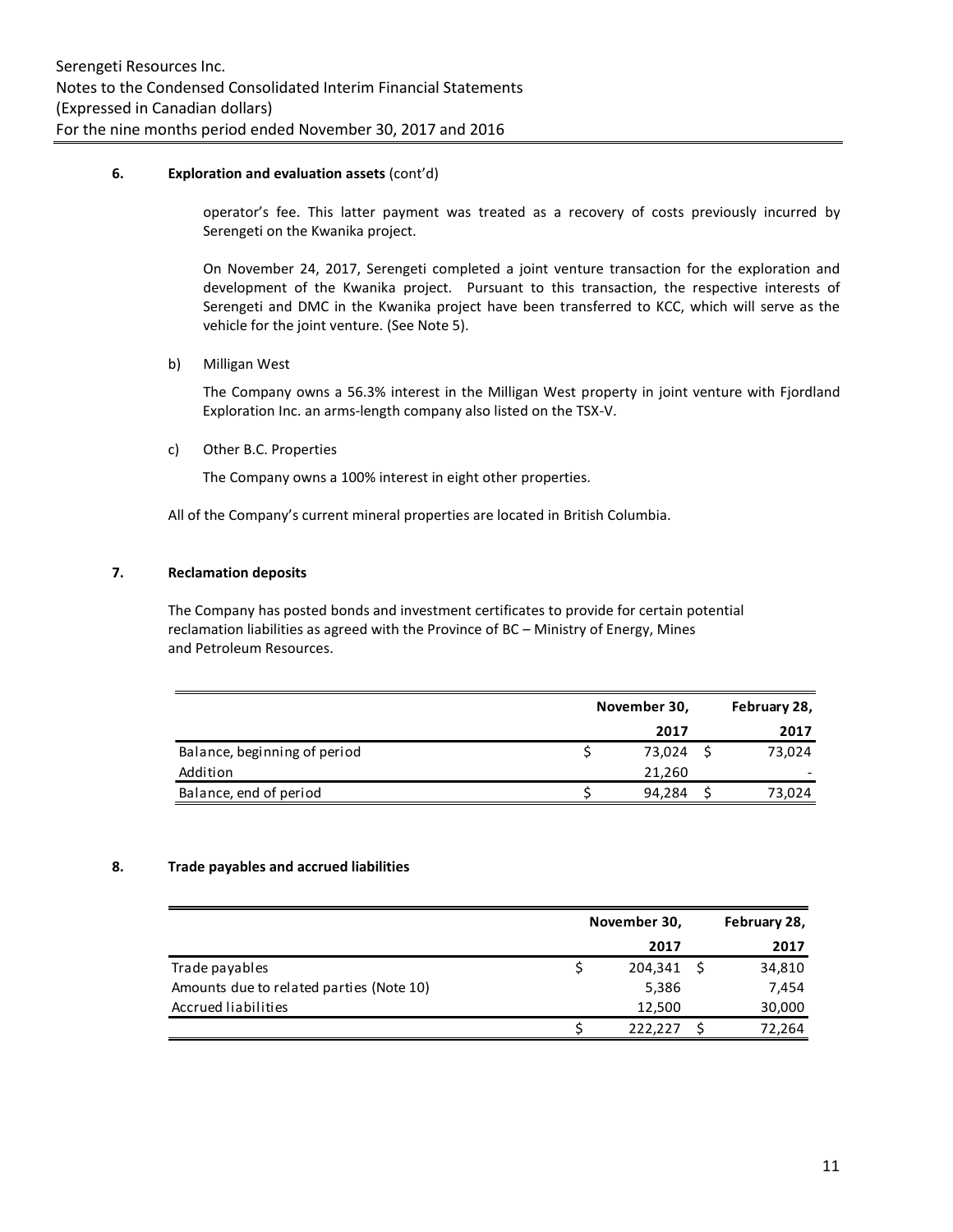### **9. Share capital and reserves**

#### *Authorized share capital*

An unlimited number of common shares without par value.

#### *Issued share capital*

At November 30, 2017, there were 85,889,621 issued and fully paid common shares (February 28, 2017 – 71,543,821).

On July 25, 2017, the Company completed a non-brokered flow-through private placement financing of 5,502,000 flow-through common shares priced at \$0.15 for gross proceeds of \$825,300. Finders' fees totaling \$20,370 in cash and 135,800 finders' warrants were paid in respect of certain subscribers in accordance with the policies of the TSX-V. The finders' warrants are exercisable at a price of \$0.15 for a period of 18 months from the date of issuance.

During the nine months ended November 30, 2017, a total of 9,164,300 warrants were exercised for cash proceeds of \$471,445.

During the nine months ended November 30, 2017, 175,000 stock options were exercised for cash proceeds of \$12,500.

### *Basic and diluted loss per share*

The basic and diluted loss per share for the nine-month period ended November 30, 2017 was \$0.03 (2016 - \$0.01). The calculation of basic and diluted loss per share for the nine-month period ended November 30, 2017 was based on the loss attributable to common shareholders of \$2,381,282 (2016 - \$410,735) and the weighted average number of common shares outstanding of 80,447,146 (2016 -66,337,406). The diluted loss per share does not include the effect of stock options and warrants as they are anti-dilutive. At November 30, 2017, the total number of potentially dilutive warrants was 4,850,100 (November 30, 2016 - 13,878,600) and the total number of potentially dilutive stock options was 8,520,000 (November 30, 2016 - 7,385,000). The aggregate number of potentially dilutive shares was 13,370,100.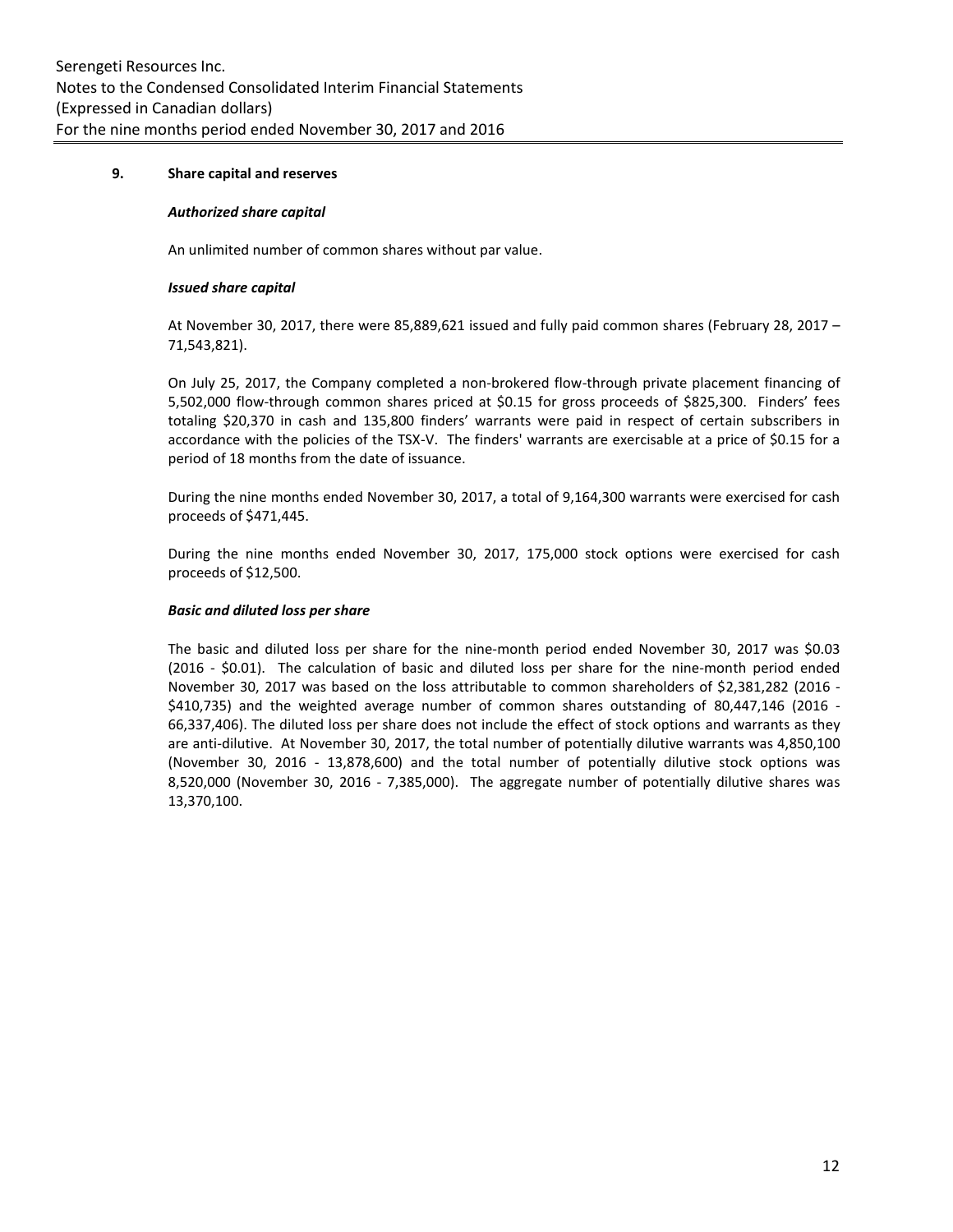### **9. Share capital and reserves** (cont'd)

#### *Warrants*

The following table summarizes information about the issued and outstanding warrants for the ninemonth period ended November 30, 2017, and year ended February 28, 2017 as follows:

|                           | <b>November 30, 2017</b> |    |          | <b>February 28, 2017</b> |            |
|---------------------------|--------------------------|----|----------|--------------------------|------------|
|                           |                          |    | Weighted |                          | Weighted   |
|                           |                          |    | average  |                          | average    |
|                           | Number of                |    | exercise | Number of                | exercise   |
|                           | warrants                 |    | price    | warrants                 | price      |
| Warrants outstanding,     |                          |    |          |                          |            |
| beginning of period       | 13,878,600               | \$ | 0.08     | 12,020,600               | \$<br>0.05 |
| Warrants issued           | 135,800                  |    | 0.15     | 3,519,000                | 0.15       |
| Warrants exercised        | (9, 164, 300)            |    | 0.05     | (1,661,000)              | 0.05       |
| Warrants outstanding, end |                          |    |          |                          |            |
| of period                 | 4,850,100                | Ś  | 0.12     | 13,878,600               | 0.08       |

#### *Stock options*

The Company has adopted an incentive stock option plan, which provides that the Board of Directors of the Company may from time to time, in its discretion, and in accordance with TSX-V policies, grant to directors, officers, employees and consultants of the Company, non-transferable stock options to purchase common shares, provided that the number of common shares reserved for issuance does not exceed a fixed total of 12,624,000. Such options may be exercisable for a period of up to five years from the date of grant.

The changes in options during the nine-month period ended November 30, 2017, and year ended February 28, 2017 are as follows:

|                                                                                                        | <b>November 30, 2017</b>          |                                          |                      |                                                  | <b>February 28, 2017</b>                 |                              |  |  |
|--------------------------------------------------------------------------------------------------------|-----------------------------------|------------------------------------------|----------------------|--------------------------------------------------|------------------------------------------|------------------------------|--|--|
|                                                                                                        | Number of<br>options              | Weighted<br>average<br>exercise<br>price |                      | Number of<br>options                             | Weighted<br>average<br>exercise<br>price |                              |  |  |
| Options outstanding, beginning of<br>period<br>Options granted<br>Options exercised<br>Options expired | 8,545,000<br>150,000<br>(175,000) | Ś                                        | 0.09<br>0.20<br>0.07 | 5,985,000<br>3,645,000<br>(150,000)<br>(935,000) | Ś                                        | 0.10<br>0.11<br>0.06<br>0.19 |  |  |
| Options outstanding, end of period                                                                     | 8,520,000                         | S                                        | 0.10                 | 8,545,000                                        | Ś                                        | 0.09                         |  |  |
| Options exercisable, end of period                                                                     | 8,445,000                         | Ś                                        | 0.10                 | 8,545,000                                        | Ś                                        | 0.09                         |  |  |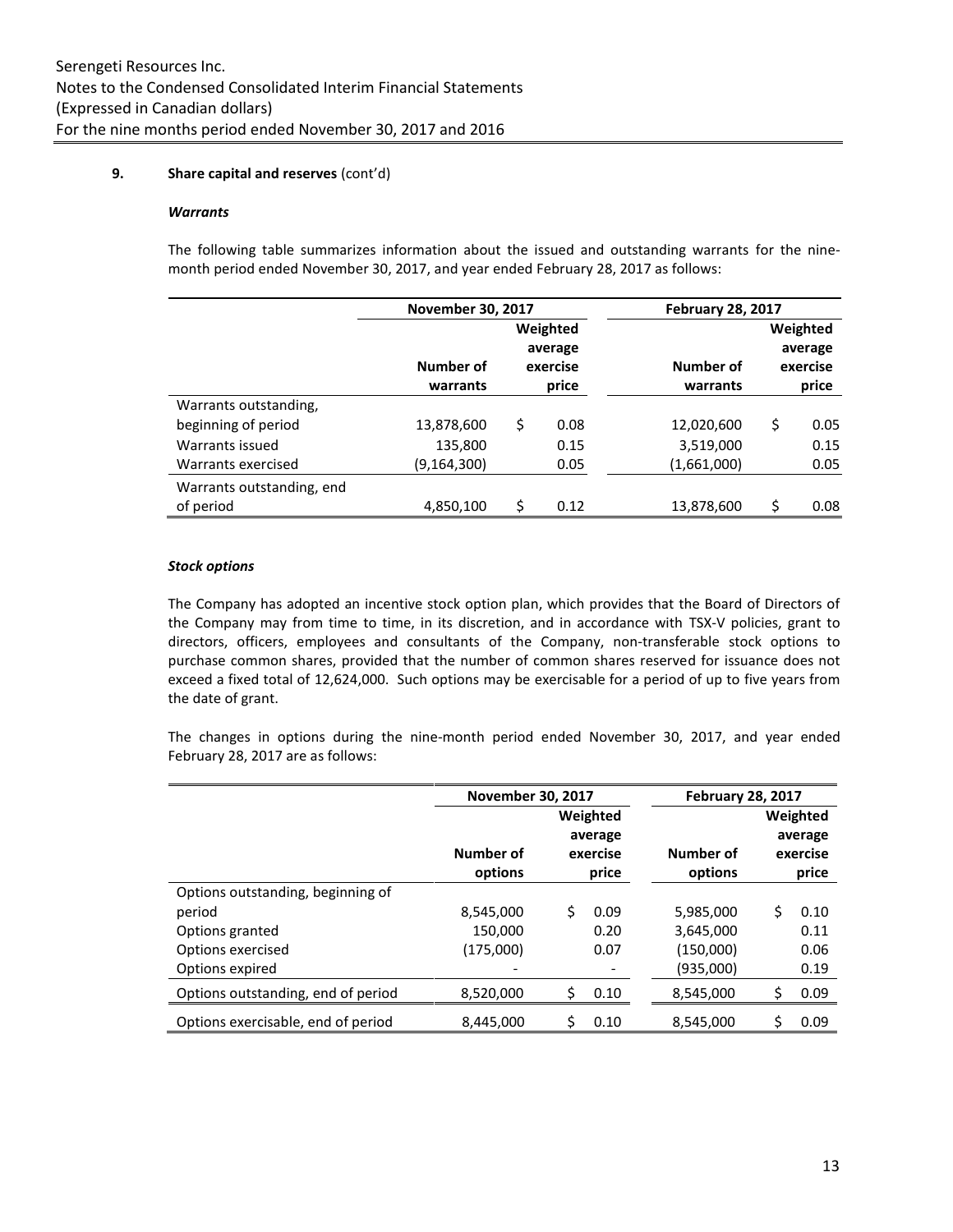### **9. Share capital and reserves** (cont'd)

Details of options outstanding as at November 30, 2017 are as follows:

| <b>Weighted average</b> | <b>Weighted average</b> | <b>Number of options</b> | <b>Number of options</b> |
|-------------------------|-------------------------|--------------------------|--------------------------|
| exercise price          | contractual life        | outstanding              | exercisable              |
| $$0.05 - $0.12$         | 2.05 years              | 6,245,000                | 6,245,000                |
| $$0.13 - $0.20$         | 4.13 years              | 2,275,000                | 2,200,000                |
|                         | 2.60 years              | 8,520,000                | 8,445,000                |

During the nine-month period ended November 30, 2017, the Company granted 150,000 (2016 – 1,720,000) stock options with a weighted average fair value of \$0.20 (2016 - \$0.08) per option. The Company recorded share-based compensation of \$10,393 (2016 - \$46,583) relating to options vested during the period.

The fair value of options granted was determined using the Black-Scholes option pricing model using the following weighted average assumptions:

|                          | November 30, 2017 | November 30, 2016 |
|--------------------------|-------------------|-------------------|
| Expected life of options | 5 years           | 2-5 years         |
| Annualized volatility    | 110%              | 112%              |
| Risk-free interest rate  | 1.52%             | 0.65%             |
| Dividend rate            | 0%                | 0%                |
|                          |                   |                   |

### **10. Related party transactions**

#### *Related party balances*

The following amounts due to related parties are included in trade payables and accrued liabilities, and have arisen from the unpaid portion of certain fees disclosed below as well as amounts owing for expense reimbursements. These amounts are unsecured, non-interest bearing and have no fixed terms of repayment.

|                                       | November 30, |       | February 28, |  |
|---------------------------------------|--------------|-------|--------------|--|
|                                       |              | 2017  | 2017         |  |
| Directors and officers of the Company |              | 5,386 | 7.454        |  |

During the nine months ended November 30, 2017 notes payable to a related party of \$57,300 were repaid in full.

#### *Key management personnel compensation – paid or accrued*

Key management personnel include those persons having authority and responsibility for planning, directing and controlling activities of the Company as a whole. The Company has determined that its key management personnel consists of the Company's Board of Directors and corporate officers.